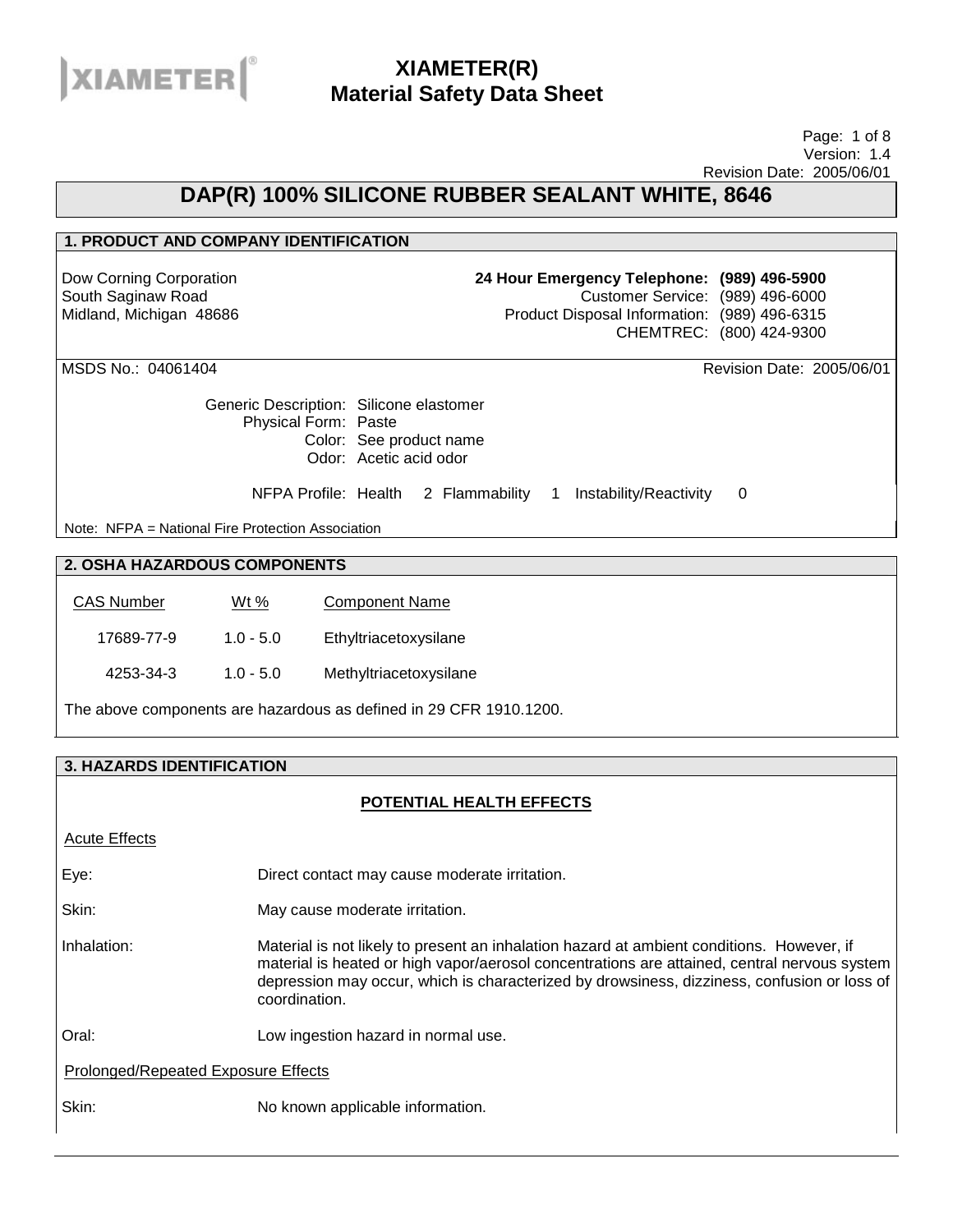

#### Page: 2 of 8 Version: 1.4 Revision Date: 2005/06/01

# **DAP(R) 100% SILICONE RUBBER SEALANT WHITE, 8646**

Inhalation**:** No known applicable information.

Oral: Repeated ingestion or swallowing large amounts may injure internally.

Signs and Symptoms of Overexposure

No known applicable information.

Medical Conditions Aggravated by Exposure

No known applicable information.

The above listed potential effects of overexposure are based on actual data, results of studies performed upon similar compositions, component data and/or expert review of the product. Please refer to Section 11 for the detailed toxicology information.

| <b>4. FIRST AID MEASURES</b> |                                                                                                                                                                                                                                                                |
|------------------------------|----------------------------------------------------------------------------------------------------------------------------------------------------------------------------------------------------------------------------------------------------------------|
| Eye:                         | Immediately flush with water for 15 minutes. Get medical attention.                                                                                                                                                                                            |
| Skin:                        | Remove from skin and wash thoroughly with soap and water or waterless cleanser. Get<br>medical attention if irritation or other ill effects develop or persist.                                                                                                |
| Inhalation:                  | Material is not likely to present an inhalation hazard at ambient conditions. If material is<br>heated or vapor/mist/dust/fumes are generated, care should be taken to prevent inhalation.<br>In case of exposure to vapor/mist/dust/fumes, move to fresh air. |
| Oral:                        | Get medical attention.                                                                                                                                                                                                                                         |
| Comments:                    | Treat according to person's condition and specifics of exposure.                                                                                                                                                                                               |

| <b>5. FIRE FIGHTING MEASURES</b>                                                                              |                                                                                                                                                                                                                                                                               |  |
|---------------------------------------------------------------------------------------------------------------|-------------------------------------------------------------------------------------------------------------------------------------------------------------------------------------------------------------------------------------------------------------------------------|--|
| Flash Point:                                                                                                  | $>$ 212 °F $/$ > 100 °C (Closed Cup)                                                                                                                                                                                                                                          |  |
| Autoignition Temperature: Not determined.                                                                     |                                                                                                                                                                                                                                                                               |  |
| Flammability Limits in Air:                                                                                   | Not determined.                                                                                                                                                                                                                                                               |  |
| <b>Extinguishing Media:</b>                                                                                   | On large fires use dry chemical, foam or water spray. On small fires use carbon dioxide<br>(CO2), dry chemical or water spray. Water can be used to cool fire exposed containers.                                                                                             |  |
| Fire Fighting Measures:                                                                                       | Self-contained breathing apparatus and protective clothing should be worn in fighting large<br>fires involving chemicals. Determine the need to evacuate or isolate the area according to<br>your local emergency plan. Use water spray to keep fire exposed containers cool. |  |
| Unusual Fire Hazards:                                                                                         | None.                                                                                                                                                                                                                                                                         |  |
| <b>Hazardous Decomposition Products</b>                                                                       |                                                                                                                                                                                                                                                                               |  |
| Thermal breakdown of this product during fire or very high heat conditions may evolve the following hazardous |                                                                                                                                                                                                                                                                               |  |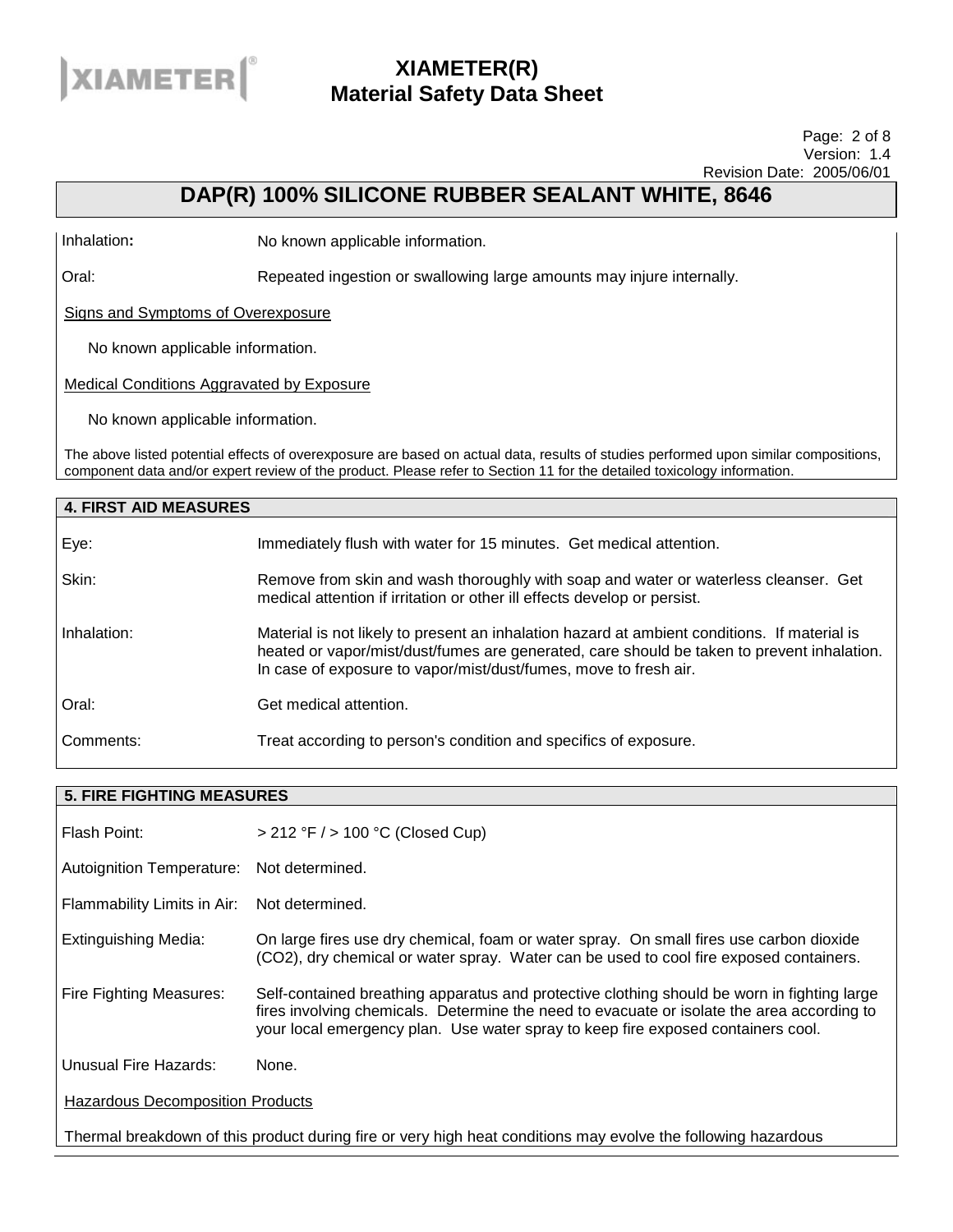

Page: 3 of 8 Version: 1.4 Revision Date: 2005/06/01

# **DAP(R) 100% SILICONE RUBBER SEALANT WHITE, 8646**

decomposition products: Carbon oxides and traces of incompletely burned carbon compounds. Silicon dioxide. Formaldehyde. Metal oxides. Nitrogen oxides. Sulfur oxides. Chlorine compounds.

### **6. ACCIDENTAL RELEASE MEASURES**

Containment/Clean up: Observe all personal protection equipment recommendations described in Sections 5 and 8. Wipe up or scrape up and contain for salvage or disposal. Clean area as appropriate since spilled materials, even in small quantities, may present a slip hazard. Final cleaning may require use of steam, solvents or detergents. Dispose of saturated absorbant or cleaning materials appropriately, since spontaneous heating may occur. Local, state and federal laws and regulations may apply to releases and disposal of this material, as well as those materials and items employed in the cleanup of releases. You will need to determine which federal, state and local laws and regulations are applicable. Sections 13 and 15 of this MSDS provide information regarding certain federal and state requirements.

Note: See section 8 for Personal Protective Equipment for Spills. Call (989) 496-5900, if additional information is required.

### **7. HANDLING AND STORAGE**

Use with adequate ventilation. Product evolves acetic acid (HOAc) when exposed to water or humid air. Provide ventilation during use to control HOAc within exposure guidelines or use respiratory protection. Avoid eye contact. Avoid skin contact. Do not take internally. Avoid breathing vapor. Keep container closed.

Use reasonable care and store away from oxidizing materials. Keep container closed and store away from water or moisture.

## **8. EXPOSURE CONTROLS / PERSONAL PROTECTION**

### **Component Exposure Limits**

CAS Number Component Name The Component Name Exposure Limits

17689-77-9 Ethyltriacetoxysilane See acetic acid comments.

4253-34-3 Methyltriacetoxysilane See acetic acid comments.

Acetic acid is formed upon contact with water or humid air. Provide adequate ventilation to control exposures within guidelines of OSHA PEL: TWA 10 ppm and ACGIH TLV: TWA 10 ppm, STEL 15 ppm.

### **Engineering Controls**

Local Ventilation: Recommended. General Ventilation: Recommended.

### **Personal Protective Equipment for Routine Handling**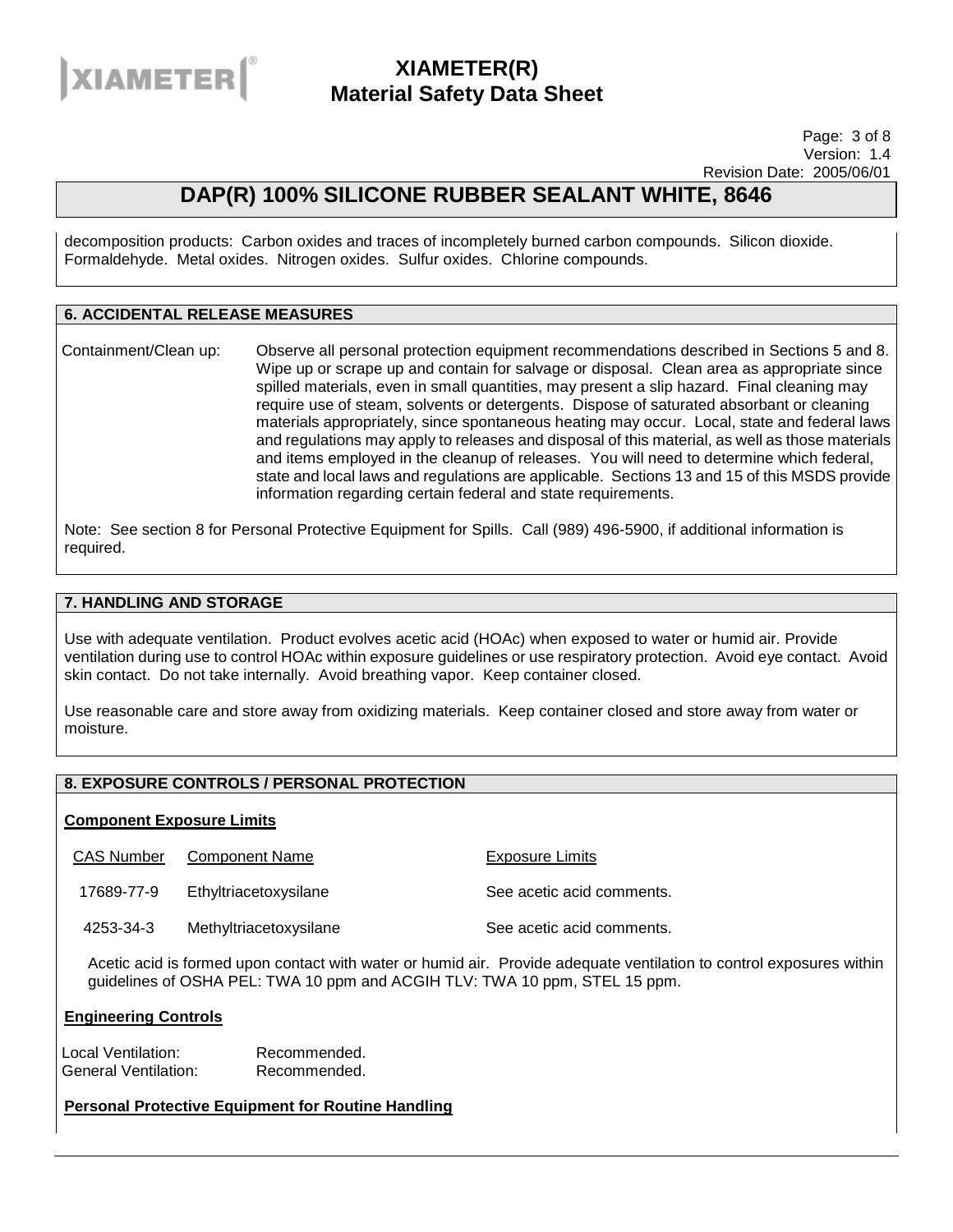

#### Page: 4 of 8 Version: 1.4 Revision Date: 2005/06/01

# **DAP(R) 100% SILICONE RUBBER SEALANT WHITE, 8646**

| Eyes:                                           | Use proper protection - safety glasses as a minimum.                                                                                                                                                                                                                                                                                                                                                                                                                                                             |
|-------------------------------------------------|------------------------------------------------------------------------------------------------------------------------------------------------------------------------------------------------------------------------------------------------------------------------------------------------------------------------------------------------------------------------------------------------------------------------------------------------------------------------------------------------------------------|
| Skin:                                           | Wash at mealtime and end of shift. Contaminated clothing and shoes should be removed as<br>soon as practical and thoroughly cleaned before reuse. Chemical protective gloves are<br>recommended.                                                                                                                                                                                                                                                                                                                 |
| Suitable Gloves:                                | Butyl Rubber. Nitrile Rubber.                                                                                                                                                                                                                                                                                                                                                                                                                                                                                    |
| Inhalation:                                     | Use respiratory protection unless adequate local exhaust ventilation is provided or exposure<br>assessment demonstrates that exposures are within recommended exposure guidelines. IH<br>personnel can assist in judging the adequacy of existing engineering controls.                                                                                                                                                                                                                                          |
| Suitable Respirator:                            | Respiratory protection is not needed under ambient conditions. If vapor/mist/dust/fumes are<br>generated when material is heated or handled, the following is advised. General and local<br>exhaust ventilation is recommended to maintain vapor exposures below recommended limits.<br>Where concentrations are above recommended limits or are unknown, appropriate<br>respiratory protection should be worn. Follow OSHA respirator regulations (29 CFR<br>1910.134) and use NIOSH/MSHA approved respirators. |
| <b>Personal Protective Equipment for Spills</b> |                                                                                                                                                                                                                                                                                                                                                                                                                                                                                                                  |
| Eyes:                                           | Use full face respirator.                                                                                                                                                                                                                                                                                                                                                                                                                                                                                        |
| Skin:                                           | Wash at mealtime and end of shift. Contaminated clothing and shoes should be removed as<br>soon as practical and thoroughly cleaned before reuse. Chemical protective gloves are<br>recommended.                                                                                                                                                                                                                                                                                                                 |
| Inhalation/Suitable<br>Respirator:              | Respiratory protection recommended. Follow OSHA Respirator Regulations (29 CFR<br>1910.134) and use NIOSH/MHSA approved respirators. Protection provided by air purifying<br>respirators against exposure to any hazardous chemical is limited. Use a positive pressure air<br>supplied respirator if there is any potential for uncontrolled release, exposure levels are<br>unknown, or any other circumstance where air purifying respirators may not provide adequate<br>protection.                         |
| <b>Precautionary Measures:</b>                  | Avoid eye contact. Avoid skin contact. Do not take internally. Avoid breathing vapor. Keep<br>container closed. Use reasonable care.                                                                                                                                                                                                                                                                                                                                                                             |
| Comments:                                       | Product evolves acetic acid (HOAc) when exposed to water or humid air. Provide ventilation<br>during use to control HOAc within exposure guidelines or use respiratory protection.                                                                                                                                                                                                                                                                                                                               |
|                                                 | When heated to temperatures above 150 C (300 F) in the presence of air, product may form<br>formaldehyde vapors. Physical and health hazard information is readily available from Dow<br>Corning Corporation and the Material Safety Data Sheet.                                                                                                                                                                                                                                                                 |

Note: These precautions are for room temperature handling. Use at elevated temperature or aerosol/spray applications may require added precautions.

## **9. PHYSICAL AND CHEMICAL PROPERTIES**

Physical Form: Paste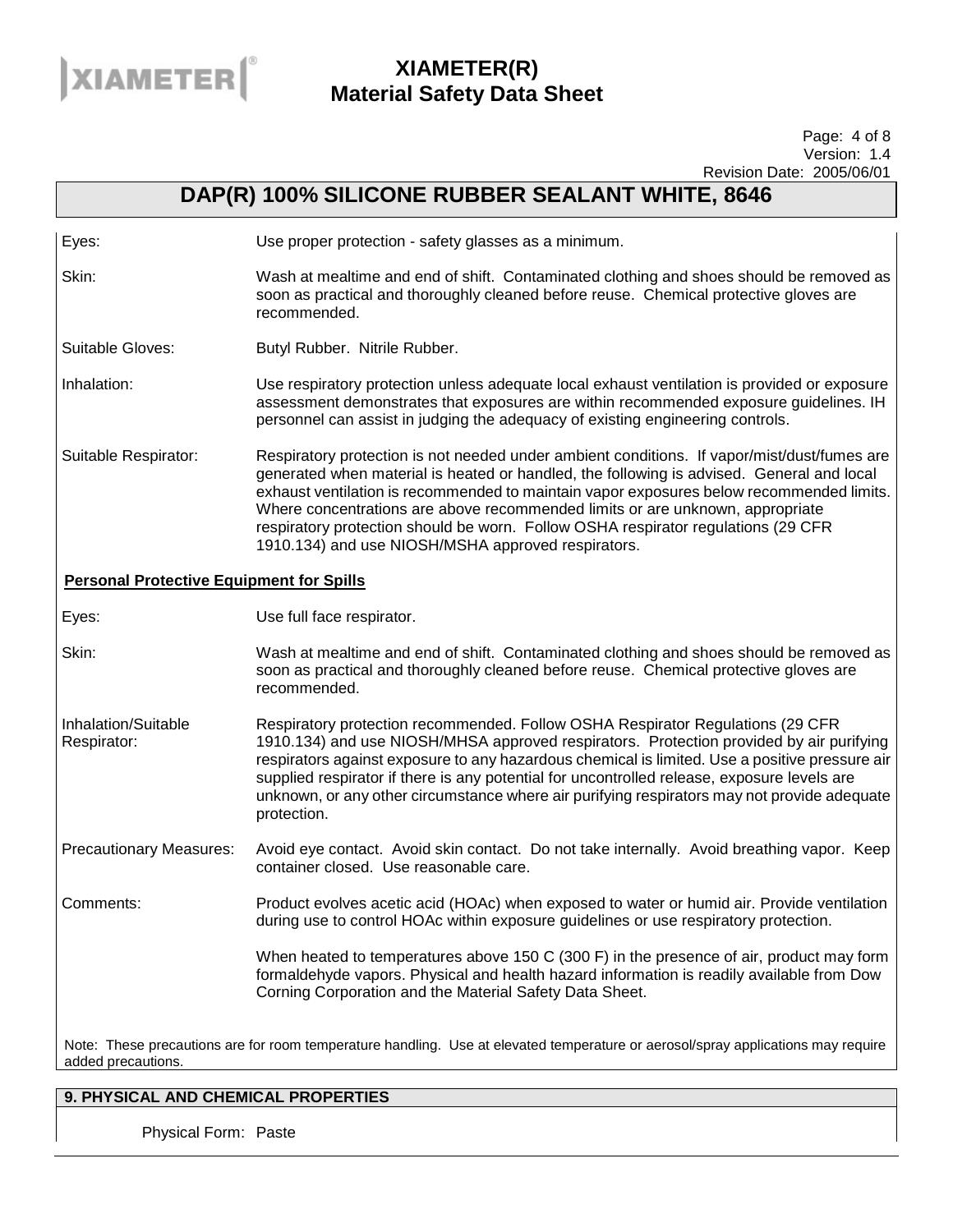

#### Page: 5 of 8 Version: 1.4 Revision Date: 2005/06/01

## **DAP(R) 100% SILICONE RUBBER SEALANT WHITE, 8646**

|                                         | Color: See product name        |
|-----------------------------------------|--------------------------------|
|                                         | Odor: Acetic acid odor         |
| Specific Gravity @ 25°C: 1.007          |                                |
|                                         | Viscosity: Not determined.     |
| Freezing/Melting Point: Not determined. |                                |
|                                         | Boiling Point: Not determined. |
| Vapor Pressure @ 25°C: Not determined.  |                                |
|                                         | Vapor Density: Not determined. |
| Solubility in Water: Not determined.    |                                |
|                                         | pH: Not determined.            |
| Volatile Content: Not determined.       |                                |

Note: The above information is not intended for use in preparing product specifications.

### **10. STABILITY AND REACTIVITY**

| <b>Chemical Stability:</b>   | Stable.                                                                                                                                 |
|------------------------------|-----------------------------------------------------------------------------------------------------------------------------------------|
| Hazardous<br>Polymerization: | Hazardous polymerization will not occur.                                                                                                |
| Conditions to Avoid:         | None.                                                                                                                                   |
| Materials to Avoid:          | Oxidizing material can cause a reaction. Water, moisture, or humid air can cause hazardous<br>vapors to form as described in Section 8. |

### **11. TOXICOLOGICAL INFORMATION**

### **Component Toxicology Information**

Inhalation of fumes may result in metal fume fever, a flu-like illness with symptoms of metallic taste, fever and chills, aches, chest tightness, and cough.

## **Special Hazard Information on Components**

No known applicable information.

### **12. ECOLOGICAL INFORMATION**

### **Environmental Fate and Distribution**

Complete information is not yet available.

### **Environmental Effects**

Complete information is not yet available.

## **Fate and Effects in Waste Water Treatment Plants**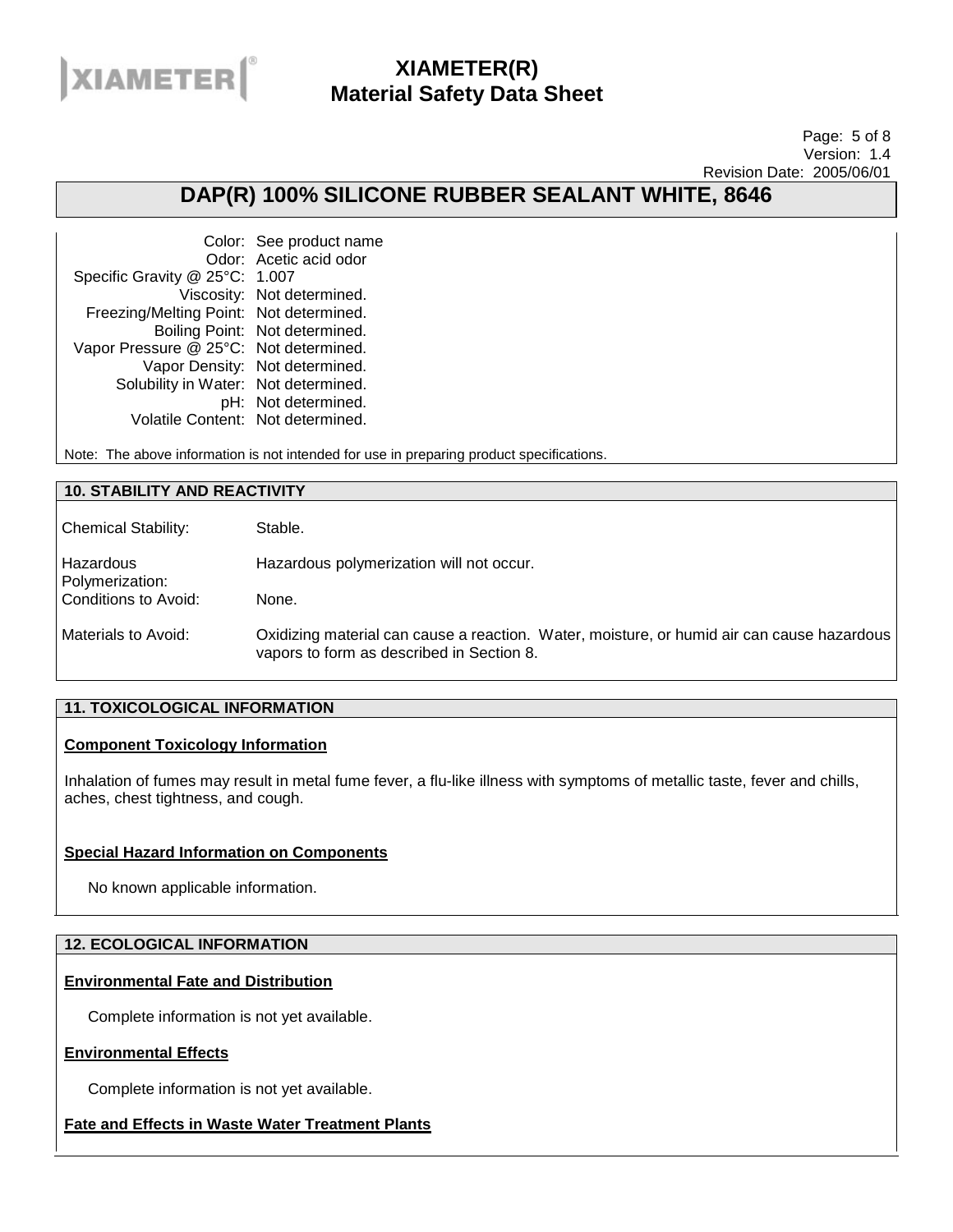

#### Page: 6 of 8 Version: 1.4 Revision Date: 2005/06/01

## **DAP(R) 100% SILICONE RUBBER SEALANT WHITE, 8646**

Complete information is not yet available.

| <b>Ecotoxicity Classification Criteria</b>                                                        |            |                        |       |
|---------------------------------------------------------------------------------------------------|------------|------------------------|-------|
| Hazard Parameters (LC50 or EC50)                                                                  | High       | Medium                 | Low   |
| Acute Aquatic Toxicity (mg/L)                                                                     | $\leq$ = 1 | l >1 and <=100_        | >100  |
| <b>Acute Terrestrial Toxicity</b>                                                                 | $\leq$ 100 | $>100$ and $\leq$ 2000 | >2000 |
| This table is adapted from "Environmental Tovicology and Risk Assessment" ASTM STP 1179 n 34 1993 |            |                        |       |

"Environmental Toxicology and Risk Assessment", ASTM STP 1179, p.34, 1993.

This table can be used to classify the ecotoxicity of this product when ecotoxicity data is listed above. Please read the other information presented in the section concerning the overall ecological safety of this material.

### **13. DISPOSAL CONSIDERATIONS**

## **RCRA Hazard Class (40 CFR 261)**

When a decision is made to discard this material, as received, is it classified as a hazardous waste? No

State or local laws may impose additional regulatory requirements regarding disposal.

Call (989) 496-6315, if additional information is required.

### **14. TRANSPORT INFORMATION**

## **DOT Road Shipment Information (49 CFR 172.101)**

Not subject to DOT.

**Ocean Shipment (IMDG)**

Not subject to IMDG code.

## **Air Shipment (IATA)**

Not subject to IATA regulations.

### **15. REGULATORY INFORMATION**

Contents of this MSDS comply with the OSHA Hazard Communication Standard 29 CFR 1910.1200.

TSCA Status: All chemical substances in this material are included on or exempted from listing on the TSCA Inventory of Chemical Substances.

### **EPA SARA Title III Chemical Listings**

**Section 302 Extremely Hazardous Substances (40 CFR 355):**  None.

#### **Section 304 CERCLA Hazardous Substances (40 CFR 302):**  None.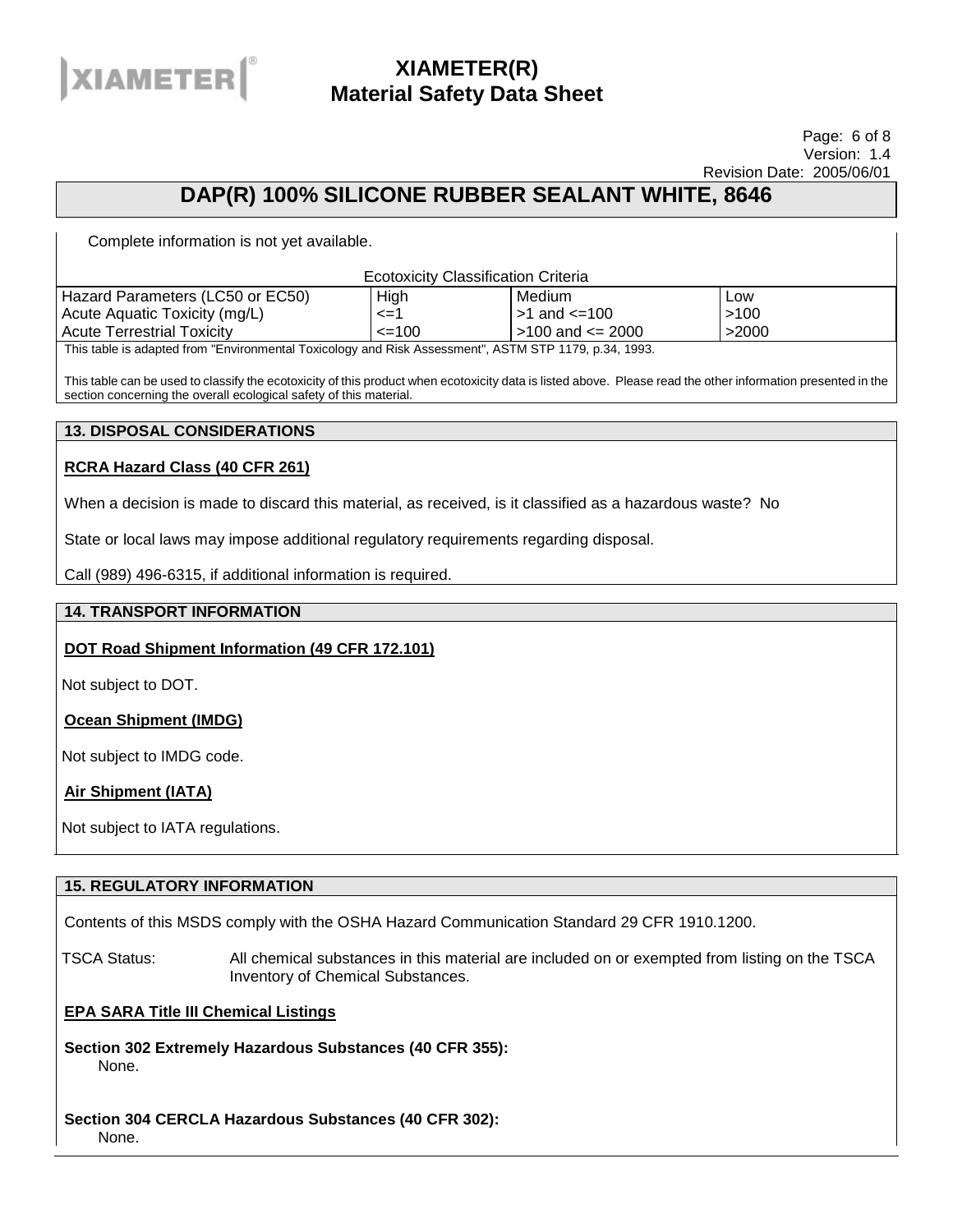

#### Page: 7 of 8 Version: 1.4 Revision Date: 2005/06/01

# **DAP(R) 100% SILICONE RUBBER SEALANT WHITE, 8646**

### **Section 311/312 Hazard Class (40 CFR 370):**

Acute: Yes Chronic: No Fire: No Pressure: No Reactive: No

### **Section 313 Toxic Chemicals (40 CFR 372):**

None present or none present in regulated quantities.

### **Supplemental State Compliance Information**

### **California**

Warning: This product contains the following chemical(s) listed by the State of California under the Safe Drinking Water and Toxic Enforcement Act of 1986 (Proposition 65) as being known to cause cancer, birth defects or other reproductive harm.

None known.

#### **Massachusetts**

| <b>CAS Number</b> | Wt %         | <b>Component Name</b> |
|-------------------|--------------|-----------------------|
| 7631-86-9         | $7.0 - 13.0$ | Silica, amorphous     |
| 1333-86-4         | $\leq$ -2.0  | Carbon black          |
| 13463-67-7        | $\leq$ = 1.8 | Titanium dioxide      |
| 1309-37-1         | $=1.0$       | Iron oxide            |

#### **New Jersey**

| <b>CAS Number</b> | Wt %         | <b>Component Name</b>                                                 |
|-------------------|--------------|-----------------------------------------------------------------------|
| 70131-67-8        | >60.0        | Dimethyl siloxane, hydroxy-terminated                                 |
| 7631-86-9         | $7.0 - 13.0$ | Silica, amorphous                                                     |
| 64742-46-7        | $<=6.9$      | Hydrotreated middle petroleum distillates                             |
| 1333-86-4         | $\leq$ -2.0  | Carbon black                                                          |
| 1332-37-2         | $\leq$ -2.0  | Iron oxide                                                            |
| 147-14-8          | $\leq$ -2.0  | Tetrabenzo-5,10,15,20-diazaporphyrinephthalocyanine (Pigment blue 15) |
|                   |              |                                                                       |